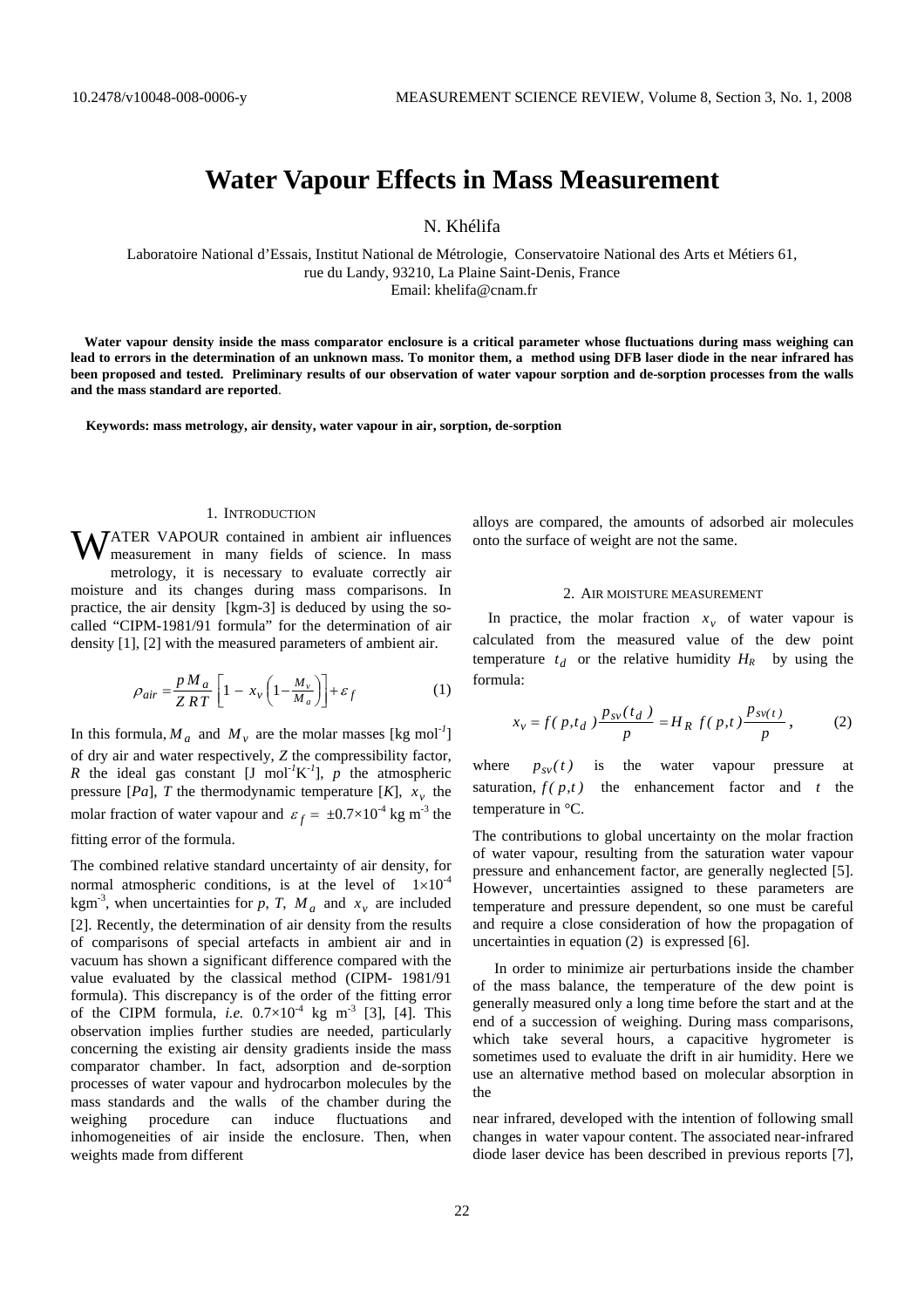[8]. Here, we use this sensor to confirm the indiscrete behaviour of the dew-point hygrometer and to observe water vapour adsorption and de-sorption from surfaces.

A schematic diagram and a general view of the experimental setup are represented in Figures 1 and 2. The apparatus consists of a vacuum housing equipped with some sensors and connected to a turbomolecular pump and oil-free backing pump. The working range of air pressure is between 1 Pa and one standard atmosphere  $(10^5 \text{ Pa})$ . The pressure inside the enclosure (vacuum pump shut off) rises from 1 to 1800 Pa in about 2 hours



Fig. 1 Schematic diagram of experiment



Fig. 2 General view of the set-up at LNE- INM for water vapour monitoring

In our analysis, the water vapour absorption was converted into partial pressure. For this operation, the absorption signal was normalised to the mean value of relative humidity measured with a calibrated capacitive hygrometer at the start of measurement.

As reported previously, this experiment demonstrates that the perturbation of air moisture, induced by the dew-point hygrometer operation, can be sensed in a real time. The signal to noise ratio allows detection, in a single sweep of the 1392.53 nm absorption line, down to 2 Pa in terms of partial pressure of water vapour for normal air conditions. Figure 3 shows the recording of the water vapor inside the enclosure, for different environmental conditions, observed over the course of time. The air environmental parameters are:

 $p = 101532$  Pa, t = 21.30 °C and 52.8 %  $H_R$  for respectively, pressure, temperature and relative humidity of moist air.



Fig. 3 Evolution of relative humidity within total air pressure inside the mass comparator housing

The results observed from a great number of repeated water vapour recordings show clearly the perturbations of the water vapour density in the chamber, when the dew-point hygrometer is switched ON or OFF. We can also notice from Figure 3 the advantage of the optical device compared to the capacitive one in terms of sensitivity and response time.

With this "home made" optical hygrometer, air moisture is monitored as air is progressively evacuated from the housing.

## *A. Evolution of water vapour and the air pressure inside the enclosure.*

The changes of water vapour, when the total pressure of moist air inside the chamber is diminished progressively, from  $1.03\times10^5$  to  $0.8\times10^5$  Pa (tuning range of the barometer) by pumping, are given in Figure 4. As one can see, below the air pressure of about  $0.82 \times 10^5$  Pa, the water vapour content is weakly affected. Finally, to take advantage of this apparatus, we tried to observe the water vapour de-sorption from the enclosure wall. To do that, the enclosure was evacuated from its air before it was isolated from the pumping system.